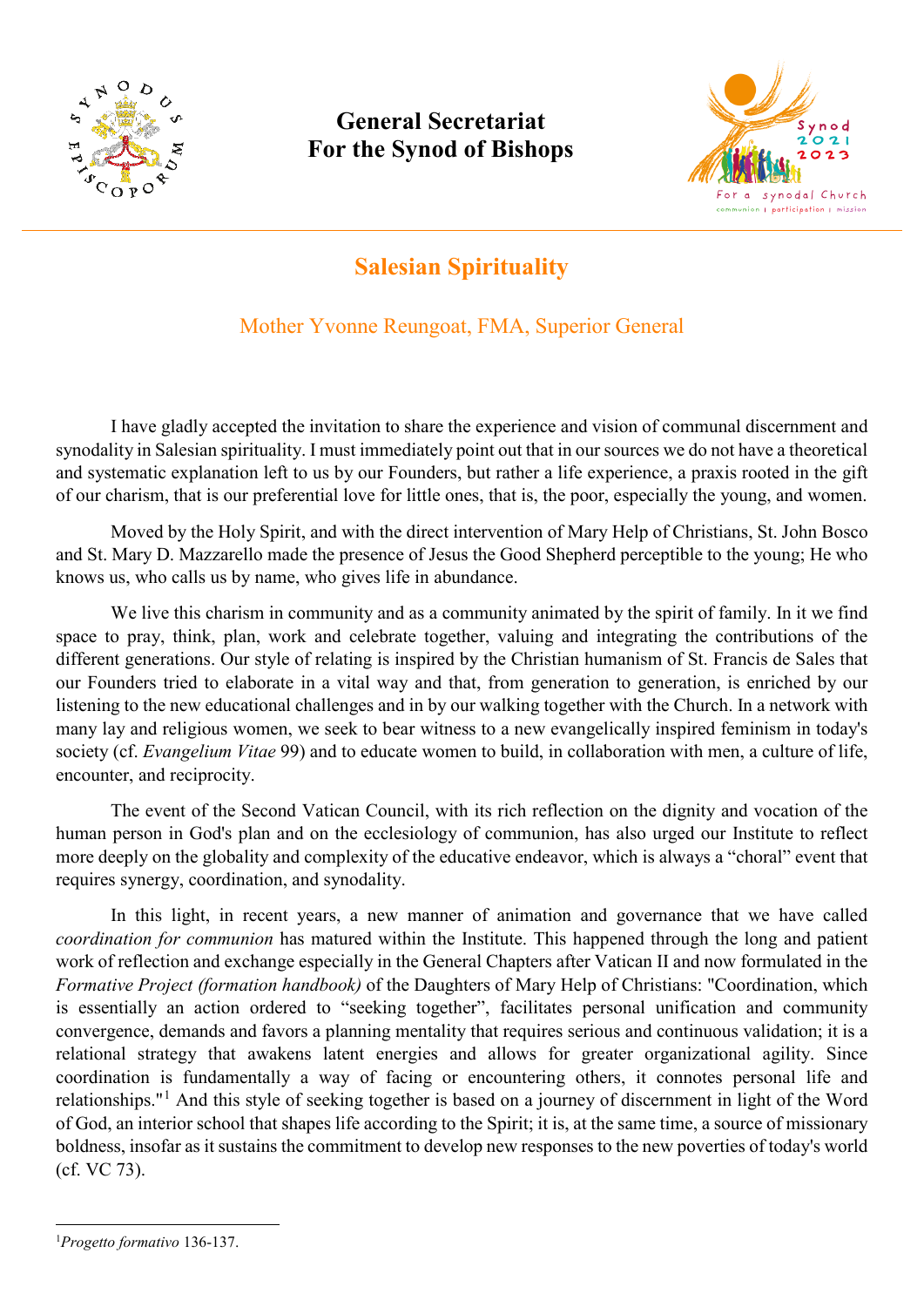#### **At the school of the Founders: St. John Bosco and St. Mary D. Mazzarello**

The Founders of our Institute are convinced that God's will is discovered in prayer, in a process of listening to the Spirit and in a journey in which individuals and the community as a whole are concretely involved. Without using the term synodality, they inaugurated *in practice* a synodal style for communal life and educational mission.

Don Bosco, a man guided by the Holy Spirit, was very attentive to the signs of God in circumstances and events. To those who asked him, for example, what his pedagogical method was, he replied: "I have always gone forward as the Lord inspired me and circumstances demanded".[2](#page-1-0) Fidelity to this criterion of discernment also accompanied him in the foundation of our Institute.

After a long journey of prayer and personal discernment, he reached out to and involved the General Council of the Salesians, at that time called the *Superior Chapter*. He consulted and involved everyone in a process of discernment: "In May 1870 Don Bosco, having called the Chapter together, recommended that they pray for a month in order to obtain the necessary enlightenment to know whether he should take care of the girls, as he was from time to time urged to do. At the end of the month, he gathered the Chapter again, asking each one for his opinion; all agreed that it was appropriate to also do this good".<sup>[3](#page-1-1)</sup>

When he realized that this was God's will, he set to work and involved many other people: He confided in and gave responsibility to Maria Domenica Mazzarello, co-founder of the Institute; he involved Don Domenico Pestarino, a diocesan priest, who had been accompanying the Daughters of Mary Immaculate in Mornese for some years; he solicited the collaboration of the Sisters of Saint Anne, founded by the Marquis of Barolo, to draw up the Constitutions of the Institute and to give consistency to their religious life in the early days at Mornese; he chose Salesian directors who had the mission of ensuring the quality of the community's spiritual life and committed himself to forging a family atmosphere where everyone, even if young, felt coresponsible for a common mission.

In Don Bosco, therefore, the FMA have a model of listening to the Spirit and of involving people. It is interesting that Don Bosco, as Founder, is not alone in carrying out his original inspiration; he does not enter into the smallest details during the founding process, but he allows others to intervene, even though he is the first to carry out the work. He allows the very life of the primitive community to contribute to its configuration. He does not draw up the rules by himself, but asks for the contribution of others, while assuming the role of legislator. He knows how to welcome and "make use", in a certain sense, of all the stimuli that he finds within the circumstances of history, in order to bring to completion a work that he knows is of God. He knows how to wait for long periods of time, how to let people and projects develop at their own pace, and how to give autonomy and freedom to Don Pestarino, to Maria D. Mazzarello and her young sisters. As Founder, he is also a true educator, who helps people grow and gives them responsibility.[4](#page-1-2)

The first community of the FMA in Mornese was configured, from the beginning, as an open and cooperative community, where girls and teachers (Sisters and lay women) along with spiritual directors shared the same project in a mutual attitude of trust and co-responsibility in the search for God's will. All this begins in the awareness that each person possesses resources within that must be awakened and enhanced so that each one might express themselves fully for God's glory and in service of the common educational mission.<sup>[5](#page-1-3)</sup>

**.** 

<span id="page-1-1"></span><span id="page-1-0"></span><sup>&</sup>lt;sup>2</sup> Memorie Biografiche di don Bosco XVIII, 127.<br><sup>3</sup> SACRA RITUUM CONGREGATIO, TAURINEN, *Beatificationis et canonizationis Servi Dei Joannis Bosco Sacerdotis* Fundatoris Piae Societatis Salesanae. Positio Super Virtutibus. Summarium, Romae, Typ. Salesiana, s.d., 68.<br><sup>4</sup> Cf POSADA Maria Esther, *Don Bosco Fondatore dell'Istituto delle Figlie di Maria Ausiliatrice*, in MIDALI Mari

<span id="page-1-2"></span>*Don Bosco Fondatore della Famiglia Salesiana. Atti del Simposio (Roma-Salesianum, 22-26 gennaio 1989)*, Roma, Edi-trice S.D.B. 1989, 303 e ss.

<span id="page-1-3"></span><sup>5</sup> cf ISTITUTO FIGLIE DI MARIA AUSILIATRICE, *Nei solchi dell'Alleanza. Progetto formativo delle Figlie di Maria Ausiliatrice*, Leu-mann (TO), Elledici 2000, 133-135. From here on out abbreviated: *Progetto formativo*, followed by the page number.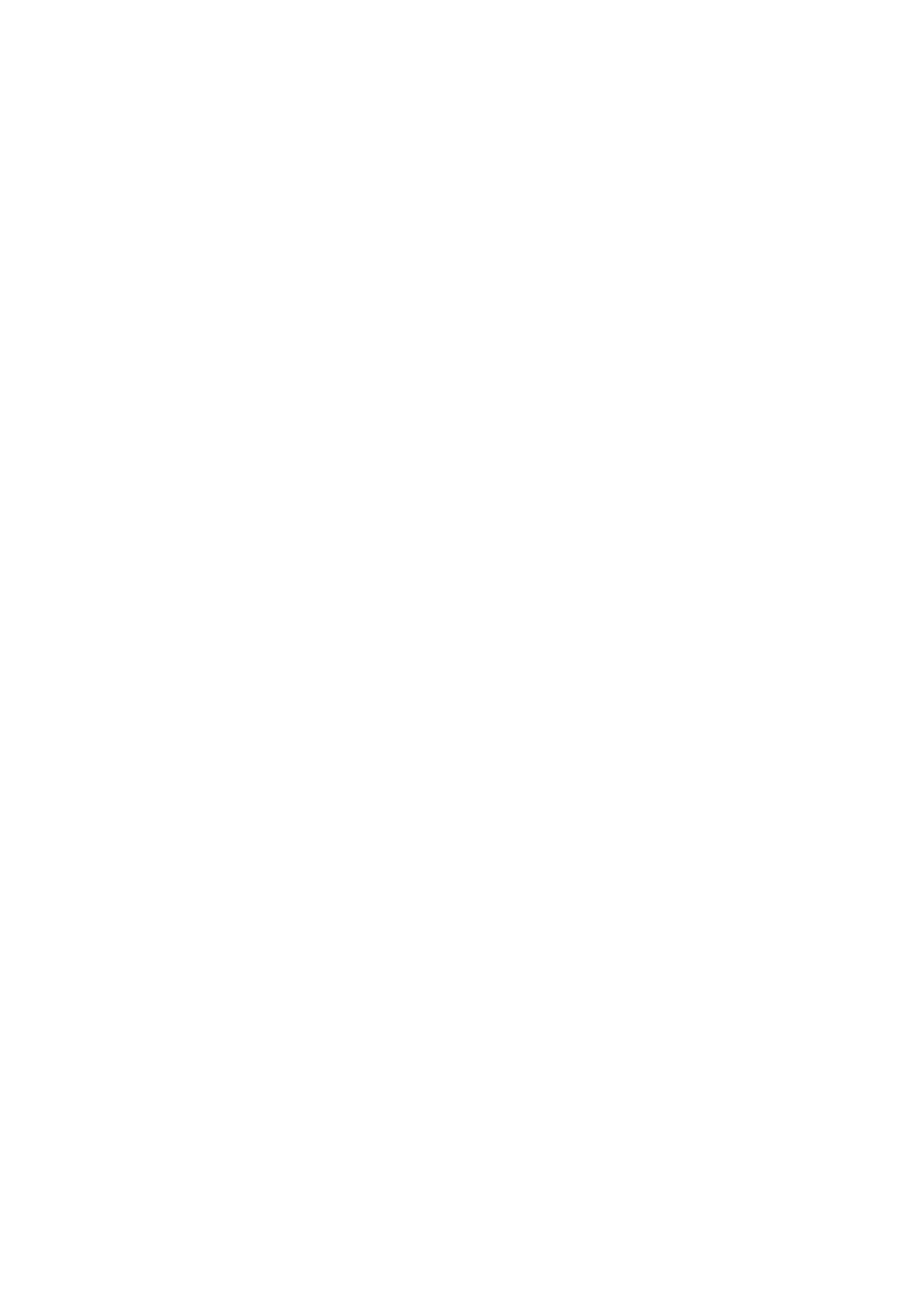Involvement. co-responsibility and the enhancement of each person's resources is evident both in daily moments and in the making of important decisions in which the contribution of each person is valued. Mother Mazzarello herself will always be a model of trusting others and of awakening the participation and coresponsibility of all the sisters and young people. In fact, not only does she, as mother and superior, have much to communicate to the sisters and girls entrusted to her, but they also have much to say and teach her. Ever attentive to this school of life, she often asked the Sisters and girls "What do you think?" and "What would you do in this case?", questions manifesting wisdom and a constant "seeking with."

Already in the first weekly conference after the founding of the Institute, she urged her sisters to "be of help and counsel to her; and therefore each one had to and could manifest her own views and opinions, so that everything might proceed better in every way".<sup>[6](#page-3-0)</sup> This attitude creates a benevolent atmosphere, where each person knows that she is welcomed, listened to and loved and, therefore shows herself for what she is, without fear. At the same time, each person matures in taking up, with responsibility, the commitment to contribute in the building up of the community, even in the distinction of the roles and tasks proper to each one.

This participatory style in the community's organization and mission characterized the original community and still characterizes the Institute today. When, over the years, situations of rigidity and individualism have threatened the Institute's life its fidelity to our charism, these situations have been overcome in correlation with the Gospel, with the magisterium of the Church and with the art of communication and animation typical of Don Bosco, Mother Mazzarello and their successors.

#### **A Praxis of Synodal Discernment**

Discernment is a constitutive element for the life and mission of the Institute of the FMA. Our Founders were persons of discernment who — as we have seen — were well-versed in the art of stimulating involvement and co-responsibility. In many General Chapters discernment has been emphasized and proposed for reflection by the communities. In a special way, General Chapter XXI (2002) chose the theme of discernment as a strategy, an approach and a transformative force.<sup>[7](#page-3-1)</sup>

An attitude of discernment enables one to listen wisely and to read reality with faith in the daily experience of God. This requires that we engage a life of prayer, profound listening to God in the Word; that we reread the events of our daily lives in light of the Word and our charism in order to perceive the Lord's steps, his invitations to continual conversion and interior freedom; that we be committed to our life's project at once personal, community and educational.[8](#page-3-2)

I would now like to provide concrete examples of the way in which the Institute lives discernment in an ongoing synodal process.

- **The personal conference** with the Superior is considered a privileged moment for strengthening communion, discovering God's will and deepening the spirit of the Institute in practical life. It is an irreplaceable element - according to Don Bosco's thinking - for personal and communal growth in the identity of the FMA.<sup>[9](#page-3-3)</sup>
- **Community discernment** is a form of participation and strong co-responsibility. Each one is called to make her own contribution to making the best choices, even accepting with serenity the eventual sacrifice of personal opinions and initiatives. The superior animates this search in such a way as to promote fraternal union and, when she deems it necessary, the make conclusive decisions that best

 $\overline{a}$ 

<span id="page-3-1"></span>

<span id="page-3-3"></span><span id="page-3-2"></span>

<span id="page-3-0"></span><sup>&</sup>lt;sup>6</sup> Cronistoria dell'Istituto FMA II, 11.<br><sup>7</sup> Atte CG XXI (2002), n. 30.<br><sup>8</sup> Atti CG XXI (2002), n. 34.<br><sup>9</sup> Cf Costituzioni art. 34; AMBITO PER LA FORMAZIONE, Il colloquio personale momento privilegiato per la crescita pe *e comunitaria nell'identità di FMA*, Roma, Istituto FMA 2020.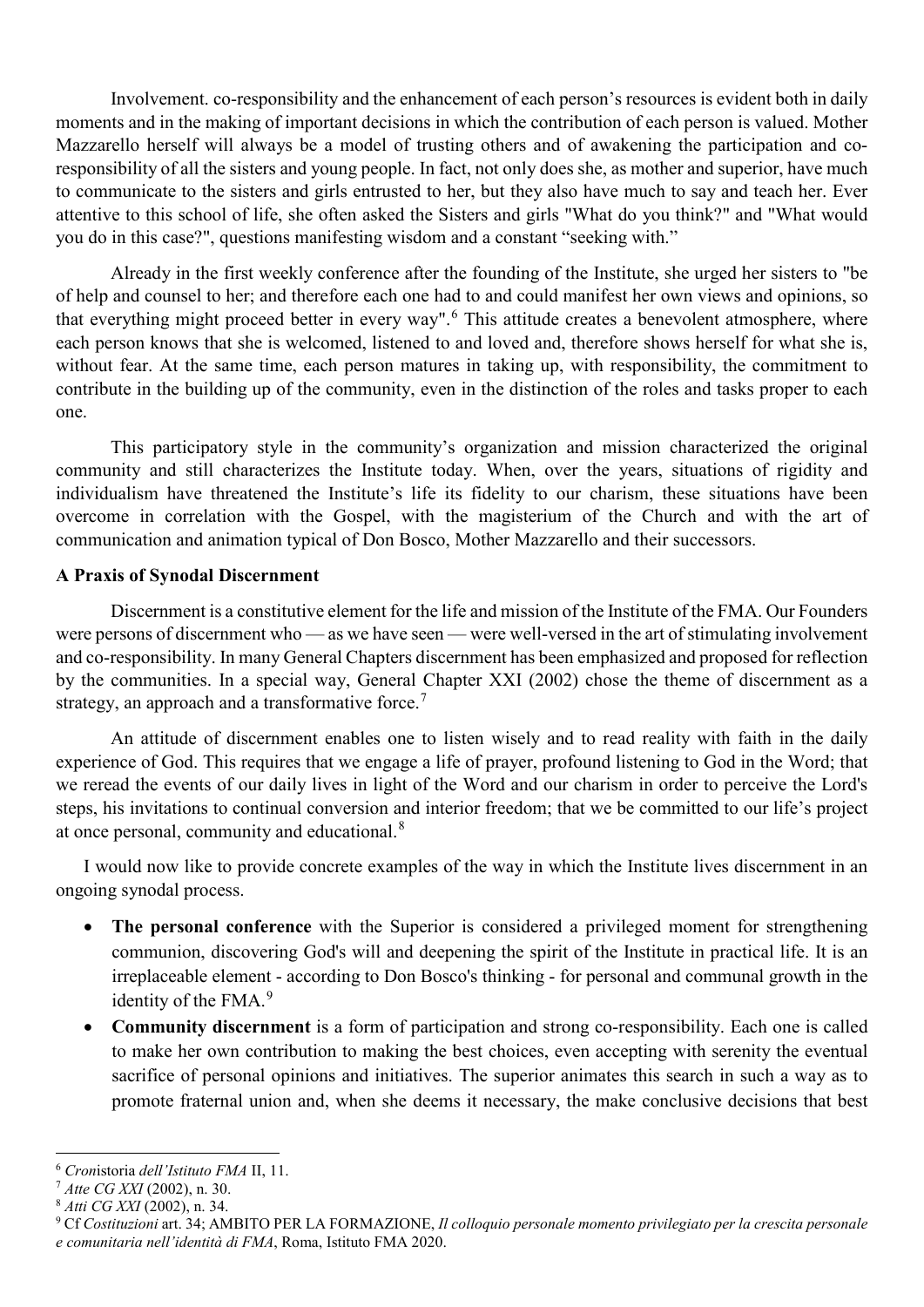favor the implementation of the common mission. Each FMA is called to own these decisions and to collaborate in carrying them out. $10$ 

- **Monthly circular letters from the Superior General**. These letters constitute a monthly appointment, of both official and formative character. Depending on the events, this moment is also a way to share information. Through circular letters, the Superior reaches out to the communities, conveying orientations and reflections that touch mainly on operations, are attentive to the charism and mission of the Institute, and in profound harmony with the Church's journey and that of consecrated life today.
	- o Circulars thus become a privileged space for meeting, confrontation and openness to the signs of the times. They are a significant means of communion and accompaniment in the Institute.
- **The community project, community and provincial evaluations**: These are significant moments in which the communities and the provinces look together for ways to concretely live out the mission in daily life and then verify these paths in light of the word of God and the steps taken.<sup>[11](#page-4-1)</sup> In educational environments, the importance of the choice of lay collaborators is felt. These collaborators are offered a gradual preparation, so that they may become co-responsible for programming and educational goals according to the spirit of the "preventive system".<sup>[12](#page-4-2)</sup> These experiences of discernment, programming and evaluation are considered key moments of participation at all levels because they enable correlation, reflection and the detection of the most appropriate ways to live and work together, faithful to the charism within a plurality of circumstances.<sup>[13](#page-4-3)</sup>
- **The Council at the local and provincial levels** is a privileged space for participation, discernment and co-responsibility. It becomes a school of formation because it fosters maturing in interpersonal relationships, in shared mission and in the ability to govern. It enables us to listen to both reality and the Spirit and to seek appropriate choices together.
- **The General Council**: The organizational model of the General Council reflects this strategy of discernment as it aligns to coordination for the sake of communion; it involves the sharing of reflections, careful discernment, collaboration with sisters who participate in various areas of animation and government, meetings (both informal and/or scheduled), and assembly gatherings of the General Council with their collaborators. The sharing and implementation of common commitments strengthens collaborative bonds, arouses new energies, nourishes convergence, and makes it possible to avoid unilateral, parallel paths that could generate confusion in the provinces.<sup>[14](#page-4-4)</sup>
- **The General Chapter** is an important experience of discernment of God's will for the Institute, lived in a meaningful synodal process. Its implementation is a powerful time of validation, reflection and orientation for a communal search for God's will. Each sister is called to be involved in this process by making her own contribution. The sisters, who are called to represent all the Provinces and Visitatories of the world, humbly listen to the Spirit and study problems related to the different sociocultural contexts in order to make decisions together that will increase the vitality of the Institute, in fidelity to the spirit of its origins and in response to the challenges of the various contexts.<sup>[15](#page-4-5)</sup>
	- o This methodology of involvement and preparation is also experienced at the General Chapter as a method which begins in the concrete experience of the communities as they reflect on the theme of the Chapter in docility to the Spirit and with attention to the various situations. An international team then gathers the contributions of the communities and elaborates the

**<sup>.</sup>** 

<span id="page-4-1"></span><span id="page-4-0"></span><sup>&</sup>lt;sup>10</sup> Cf *Costitutions FMA*, art. 35.<br><sup>11</sup> Cf *Regulations FMA*, art. 24 e 55.<br><sup>12</sup> Cf *Regulations FMA*, art. 59.<br><sup>13</sup> Cf *Progetto formativo*, 147.<br><sup>14</sup> Cf *Progetto formativo* 141-142.<br><sup>15</sup> Costitutions *FMA*, art. 135.

<span id="page-4-2"></span>

<span id="page-4-3"></span>

<span id="page-4-4"></span>

<span id="page-4-5"></span>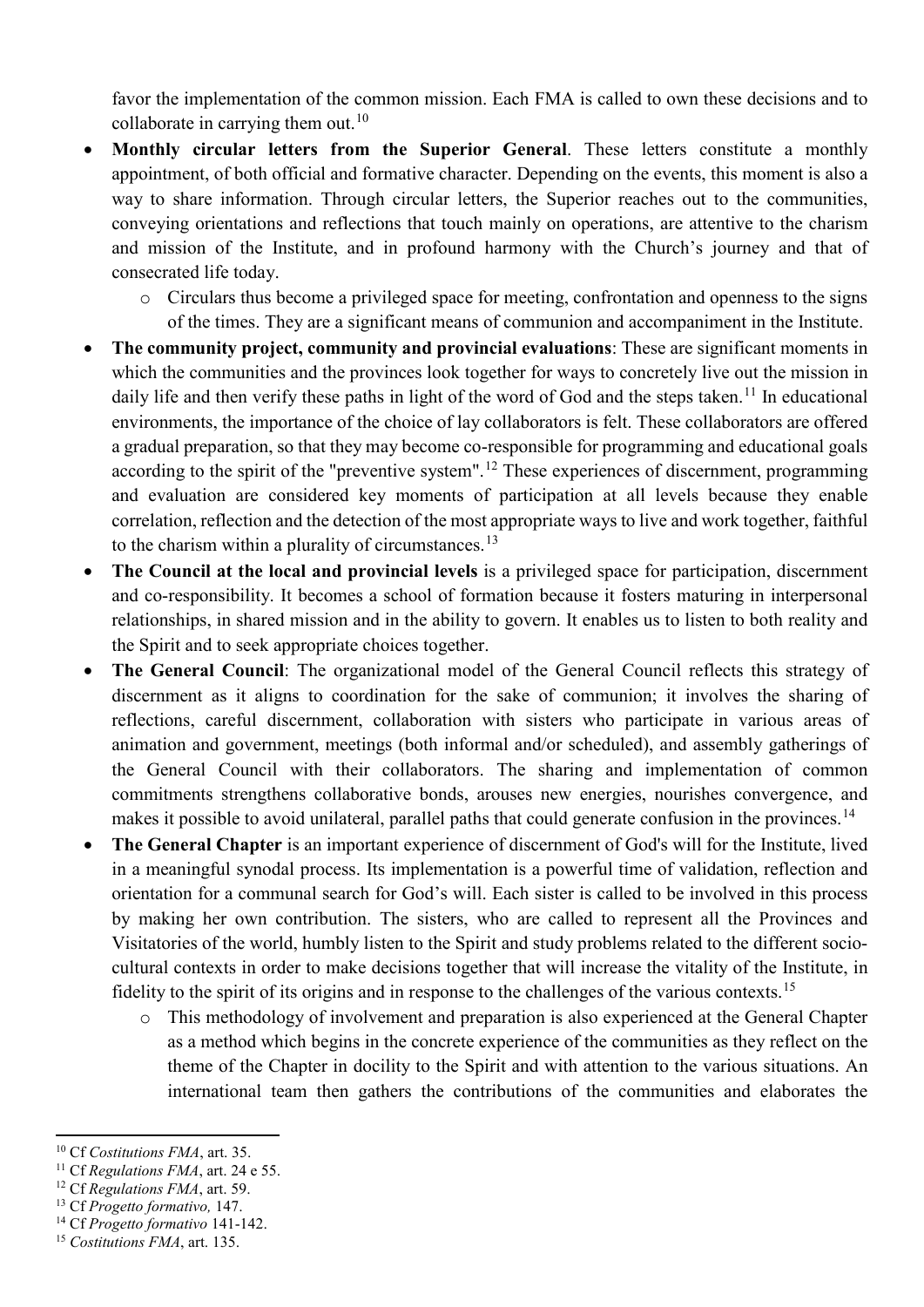*Working Document* for the General Chapter. In this way, the Chapter reflection is not constructed at a desk, but reflects the life of the Institute with its hopes, difficulties and differences according to the various continents. The decisions that are then made by the Chapter Assembly are proposed to the communities in their lived reality so that these decisions might be shared, chosen, and lived.

- o In an intercultural Institute such as ours (we are present in 97 countries on all five continents), the chapter dynamic must include plenty of time to listening so that all might express themselves and so that there might be sufficient mutual understanding so that, from diversity, communion might be maintained and cultivated.
- **Interprovincial Conferences**: these have arisen from the commitment shown by groups of Provinces within the same territorial or cultural area to share paths and projects relative to formation and mission. These conferences promote processes of reflection and research relative to common problems. At this level, the advantage of an inter-cultural encounter makes possible the acquisition of a broader view of the realities in which one works<sup>[16](#page-5-0)</sup> and of finding ways to enculturate certain processes initiated by the Institute at the general level.
- **The involvement of the Institute in the reflection and elaboration of documents through an interactive and participatory methodology**: as was the case with the *Formation Project* of the Institute of the FMA (2000);<sup>[17](#page-5-1)</sup> the *Orientations for the Educational Mission* of the FMA (2008);<sup>[18](#page-5-2)</sup> the *Orientations for the Economic Management of Goods in the Institute* (2017);<sup>[19](#page-5-3)</sup> the *Orientations for the Formation Stage of the Juniorate* ([20](#page-5-4)17);<sup>20</sup> the document on Personal Colloquium (2020)<sup>[21](#page-5-5)</sup> and other documents. Individual FMA, communities, formators, formative communities, educating communities, young people, and, for some documents, the laity were involved in the reflection. The criteria that guided the reflection from the beginning have been those of listening to reality, involvement, participation, intergenerational and intercultural engagement, in creative fidelity to the charism and magisterium of the Church and of the Institute. The process of drafting these documents has been for the Institute a strong instance of ongoing formation, an occasion for growth in reciprocity and communion, an experience of the Holy Spirit.<sup>[22](#page-5-6)</sup>
- **The process of the new configuration of Provinces in some parts of the Institute**. Another concrete example of discernment and synodality in the Institute is the process that has led to the unification of some Provinces, as is the case, for example, in Brazil. From nine Provinces we have become four. The entire process began with two questions/proposals from the Superior General, and then all the communities were involved in the reflection and concrete steps. Beginning with the publication of "Re-expressing the charism in Brazil," the process of re-expressing the presence of the FMA in that great country was begun. "It was a fruitful time of openness to the Spirit, of attention to the questions rising from the world of Brazilian youth, of a common search for what could have best guaranteed the continuity of the educational presence in the new conditions of our religious and educating

**.** 

<span id="page-5-2"></span><span id="page-5-1"></span>

<span id="page-5-0"></span><sup>&</sup>lt;sup>16</sup> Cf *Progetto formativo* 143.<br><sup>17</sup> Cf *Progetto formativo* 9-10.<br><sup>18</sup> Cf ISTITUTO FIGLIE DI MARIA AUSILIATRICE. *Perché abbiano vita e vita in abbondanza. Linee orientative della missione edu-cativa delle FMA*, Leumann (TO), Elledici 2005; Cf BORSI Mara, *L'animazione della Pastorale Giovanile nell'Istituto delle* 

<span id="page-5-3"></span><sup>&</sup>lt;sup>19</sup> Cf ISTITUTO FIGLIE DI MARIA AUSILIATRICE- AMBITO ECONOMATO GENERALE, *Orientamenti per la gestione economica dei beni nell'Istituto delle Figlie di Maria Ausiliatrice,* Roma, Istituto FMA 2017. 20 Cf ISTITUTO FIGLIE DI MARIA AUSILIATRICE, *Orientamenti per la tappa formativa dello Iuniorato*, Roma, Istituto FMA

<span id="page-5-4"></span><sup>2017.</sup> 

<span id="page-5-5"></span><sup>21</sup> Cf ISTITUTO FIGLIE DI MARIA AUSILIATRICE, *Il colloquio personale momento privilegiato per la crescita personale e comunitaria dell'identità di FMA*, Roma, Istituto FMA 2020. 22 Cf COLOMBO Antonia, *Lettera circolare n. 798*, dell'11 febbraio 2008, in DE VIETRO Franca ed.*, In comunione su strade di* 

<span id="page-5-6"></span>*speranza. Circolari di Madre Antonia Colombo*, Milano, Paoline 2009, 121.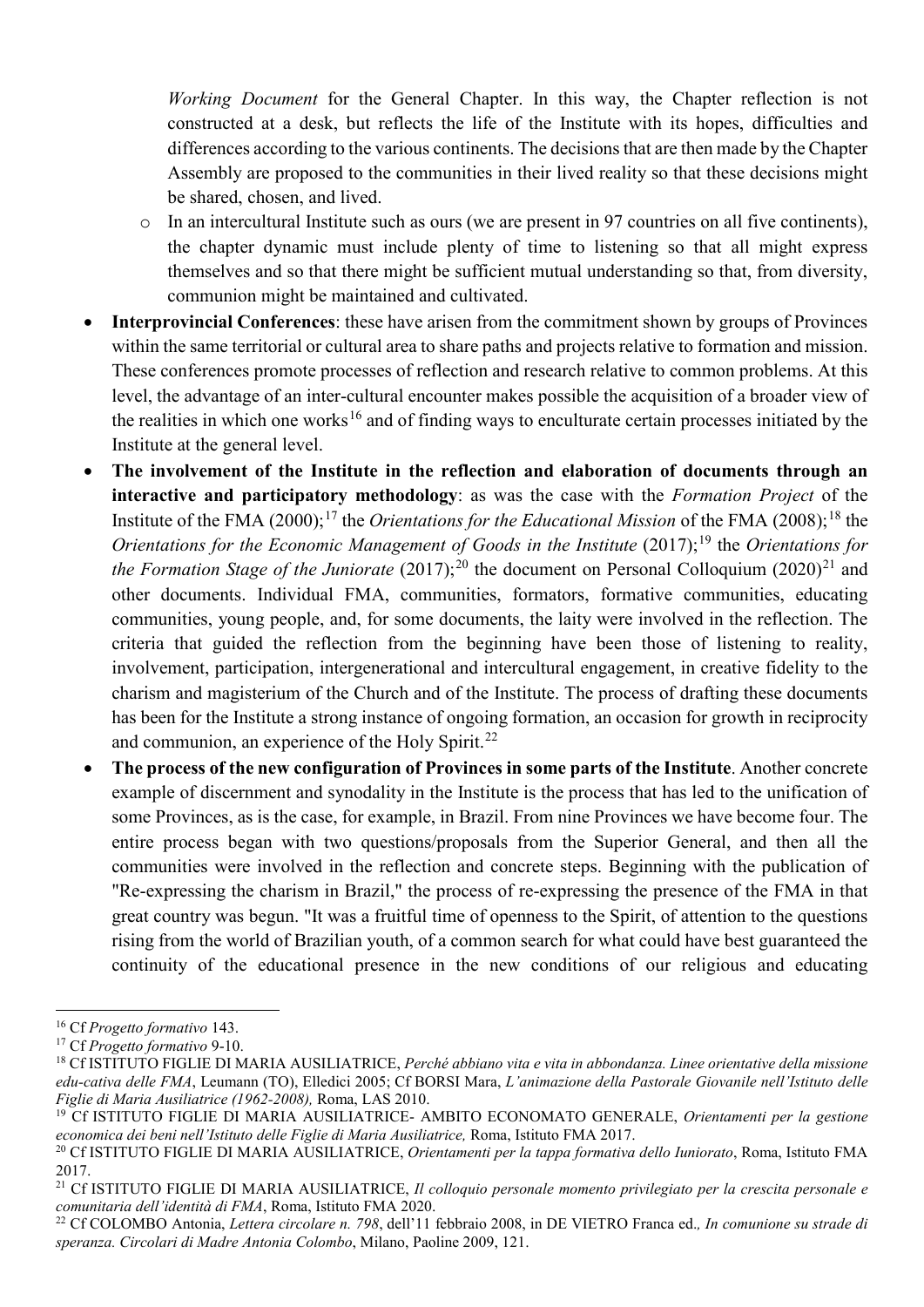communities, in the historical, social, economic reality of Brazil in the Third Millennium." The need to share the charism among the FMA, the laity and the youth, within a new structure of animation, capable of responding to the calls of the educative-evangelizing mission, led to the new configuration of four Provinces.

### **Importance of handling disagreement and conflict and of formation in keeping an open attitude**

Disagreement and conflict are possible in a process of discernment. It is important to give time and opportunity to express oneself, to allow even diverging thoughts to settle, to listen with attention and respect; to bring choices and decisions to maturity in reflection and prayer; to focus on what unites in the awareness that unity prevails over conflict (cf. EG 226).

In these moments the prudence of the one who animates the process (Superior of the community or of the province...) is decisive for promoting communion, respecting the freedom of each person and for making, when she deems it necessary, the conclusive decisions that best implement the common project.<sup>[23](#page-6-0)</sup> In the style of synodality, it is necessary to welcome and value differences / different points of view. They should not be denied or concealed, but received. The important thing is not to lose sight of the perspective that is grounded in communion. In order to arrive at convergence and to be persons of communion and reconciliation, despite different points of view, the sisters are called to make progress in the ways of dialogue, clarity, mutual hospitality, in a constant process of conversion of heart and mind according to the Gospel.

The "spirit of family" and "passion for the mission" open the heart to God and overcome partial views in order to arrive at a confluence. In this sense "it is possible to resolve and transform conflict into a link in a new process" (cf. EG 226).

Disagreement and conflict, if well managed, can become an opportunity for growth for everyone: they can arouse thoughtfulness, deepening, new research; it can be an occasion to verify whether we are on the groove of the charism or closed in on ourselves and trapped within our "thoughts" and "views". Disagreement and conflict can help us to make the paschal transition from the individualistic "I" to the communitarian/ecclesial "we".[24](#page-6-1)

In order to live this logic, it is crucial that we always tend toward the goal: we are a community for the mission. This requires an awareness that every community is an apostolic community in which concerns and hopes, prayer, the goals of pastoral action and material goods are shared in view of the Institute's mission. This requires a willingness to participate, co-responsibility and mutual communication, in serene and loyal encounter and in a harmonious integration of personal values.

### **Key insights from spiritual tradition and practice that are helpful for developing synodality and the synodal process in the Church at this time**

- Attentive listening to God, to people and to our ever-changing reality;
- Coordination for communion as a style of animation proper to those who believe that in each person there are resources to be valued and developed to serve the common mission;
- A family spirit that creates a climate of trust and openness, of reciprocity and co-responsibility;
- Welcoming and valuing differences;
- Listening, sincere and open dialogue, discernment in the Holy Spirit, prayer, planning and shared formation can foster a journey "together" and the construction of an inclusive "we" in view of the mission.

 $\overline{a}$ 

<span id="page-6-1"></span><span id="page-6-0"></span><sup>&</sup>lt;sup>23</sup> Cf *Costitutions FMA, art.* 35.<br><sup>24</sup> Cf SINODO DEI VESCOVI, *I Giovani, la fede e il discernimento vocazionale. Documento finale, Leumann (TO), Elledici, 2018,* 128.